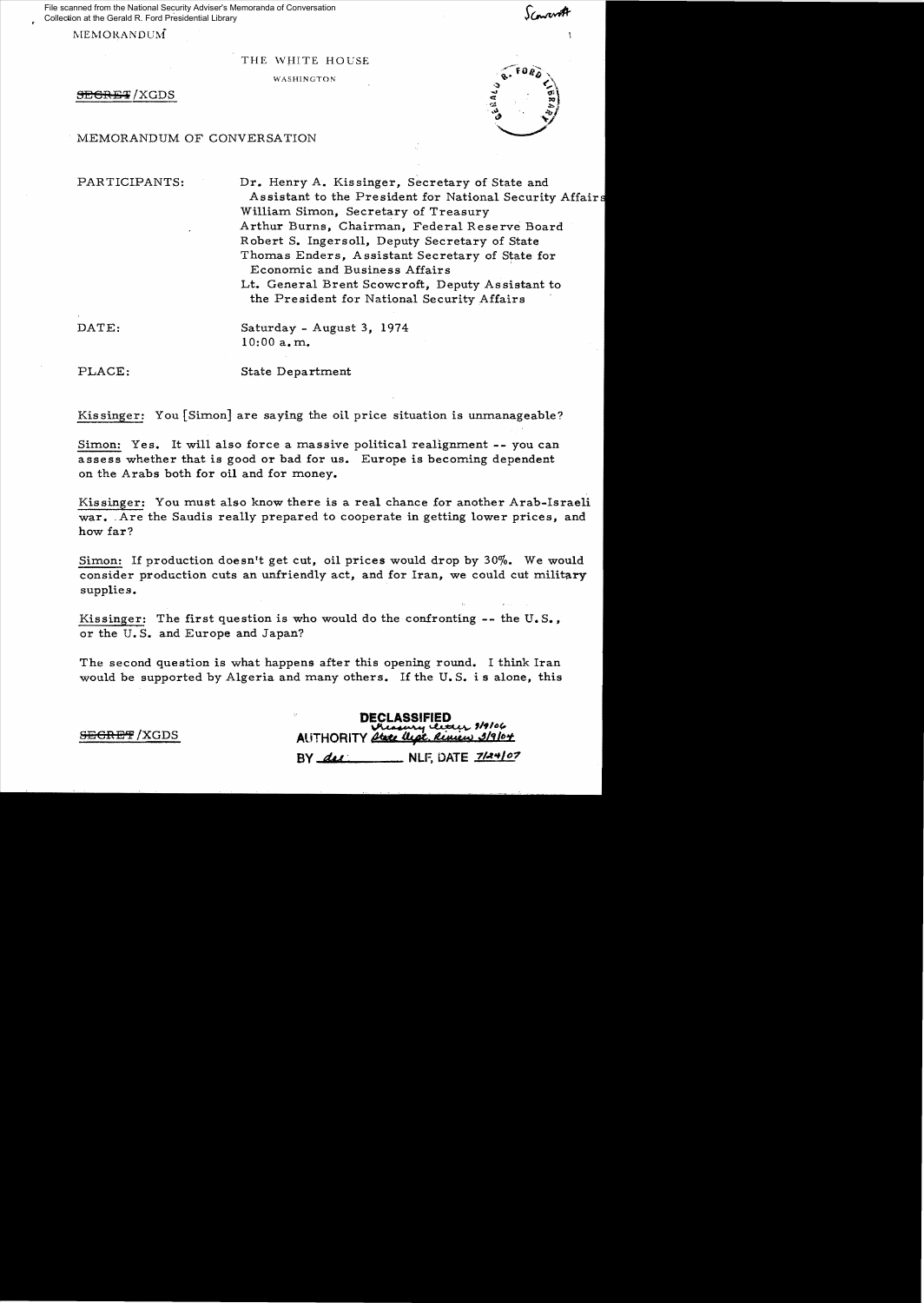certainly would be the case. Boumedienne certainly is psycho on oil prices, and if it's the U. S. alone, Algeria would mount a campaign. They would carry Syria with them. In effect, the Saudis would be isolated and I don't think they could or would stand up to it.

The Europeans and Japanese could support us, stay neutral, or pick up the pieces. The Europeans could supply the Iranians with hardware. The Saudis may be preparing an ultimatum on Israel. They want to be our sole supplier so they can squeeze us when they want.

My conclusion is we have to move with enormous care -- we can take on the producers at the right moment  $-$ - to disassociate Israel from the oil problem. But it must be at a time when we can't be isolated and it can't be linked with oil. We first need to get the consumers together. Then we can do some confronting -- but it will only work if we are willing to use force.

I plan to tell Fahmy that we will not stand for another oil embargo.

If all this is correct, we need to get the Europeans together and share this with them. They first will be shocked, but I see no other way to go.

I, though, am prepared to talk privately to the Shah.

Simon: I agree with you, but I don't think the Europeans will go along. They would do either your second or third option. Schmidt told me he couldn't hold off much longer going bilaterally.

Kissinger: That makes it worse. If you are right, we don't have the strength to do it alone, against the Arabs, the Europeans, the Japanese, and in a possible Israeli crisis, the USSR. Of the things I have said, Schmidt would understand and support.

Simon: I wonder.

Burns: I think he would.

Kissinger: We have to be willing to threaten force. The British, maybe. The French -- Giscard will probably agree intellectually and not cooperate.

Simon: I would put Schmidt in the same category.

Kissinger: Then you are saying we will fail.



**SEGRET/XGDS**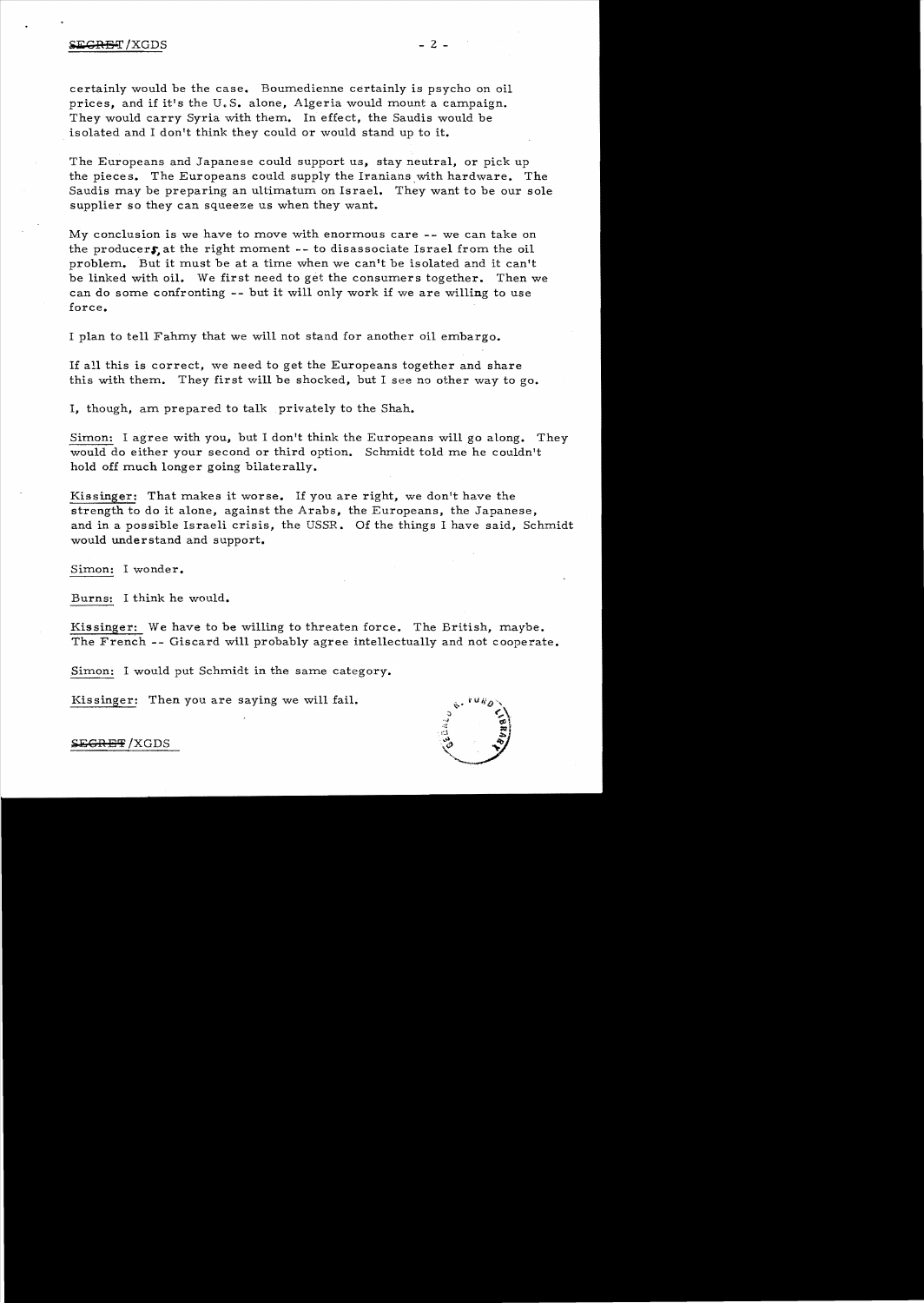Simon: I think we have to work with the Saudis -- telling them hard out what we need.

Burns: I thought our strategy in February was good: (1) Conservation, (2) Project Independence; (3) cooperation with the consumers to put pressure on the producers. I see no movement.

We are heading toward economic disaster in the industrial world. Withholding arms from Iran won't help. Getting the consumers together would work. I think the Germans would go with us. We have a firm chance with the British. The French would drag their feet but might go along after all the others do. The Japanese, I don't know. Conservation should be pushed. The tax on gas has gone up everywhere but in this country. How about hanging a tax on exports to the producing countries by all of us -- on all exports?

[Kissinger takes a phone call about an Israeli/Soviet incident in the Suez mineclearing area.

Kissinger: The Soviets may be looking for a confrontation in the next crisis.

Burns: Shouldn't we get a token force into the area?

Kissinger: We have always made it a policy to react violently when provoked.

I think we should talk to the five big consumers. The question is will they corne around fast enough to influence events?

And if we have to go it alone, we first must have tried with the consumers. We must meet with the consumers at a high political level the finance and foreign ministers.

Simon: We could do it at the September meeting.

Kissinger: How about Project Independence?

All: It is collapsing.

Kissinger: Project Independence is the one thing we can do unilaterally which matters.

Simon: I can do it if I have a mandate as committee chairman.



## <del>SECRET</del> /XGDS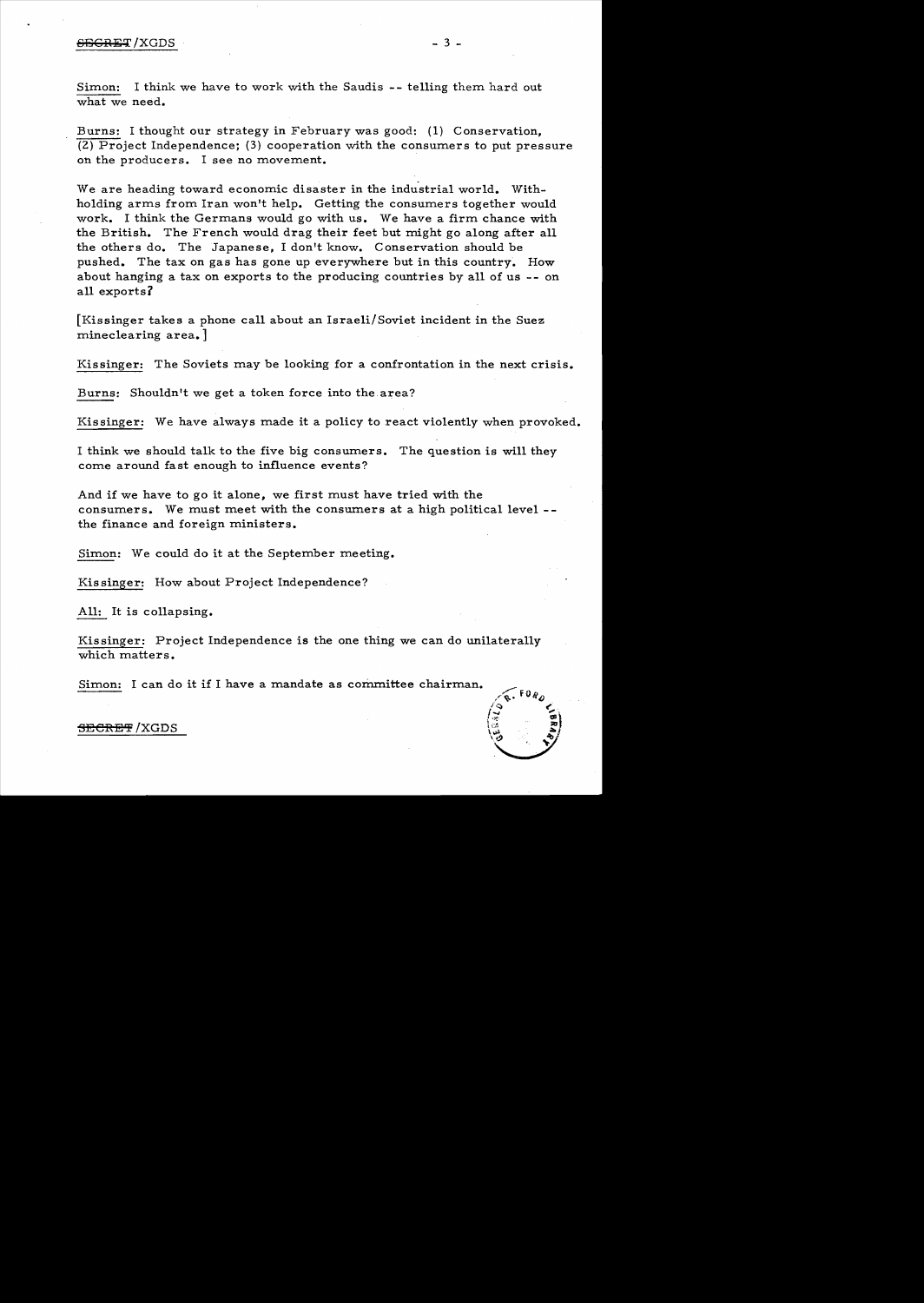Kissinger: I will talk to Haig. It will give us leverage.

Enders: There are a number of things we can do. We can tell the companies to hold at 93%, or something fairly high, and gradually put the screws on. Having Aramco resist nationalization will help.

Ingersoll: We have to tell the companies they must risk their equities.

Enders: The other countires will pressure their companies to do the same.

**CRET/XGDS**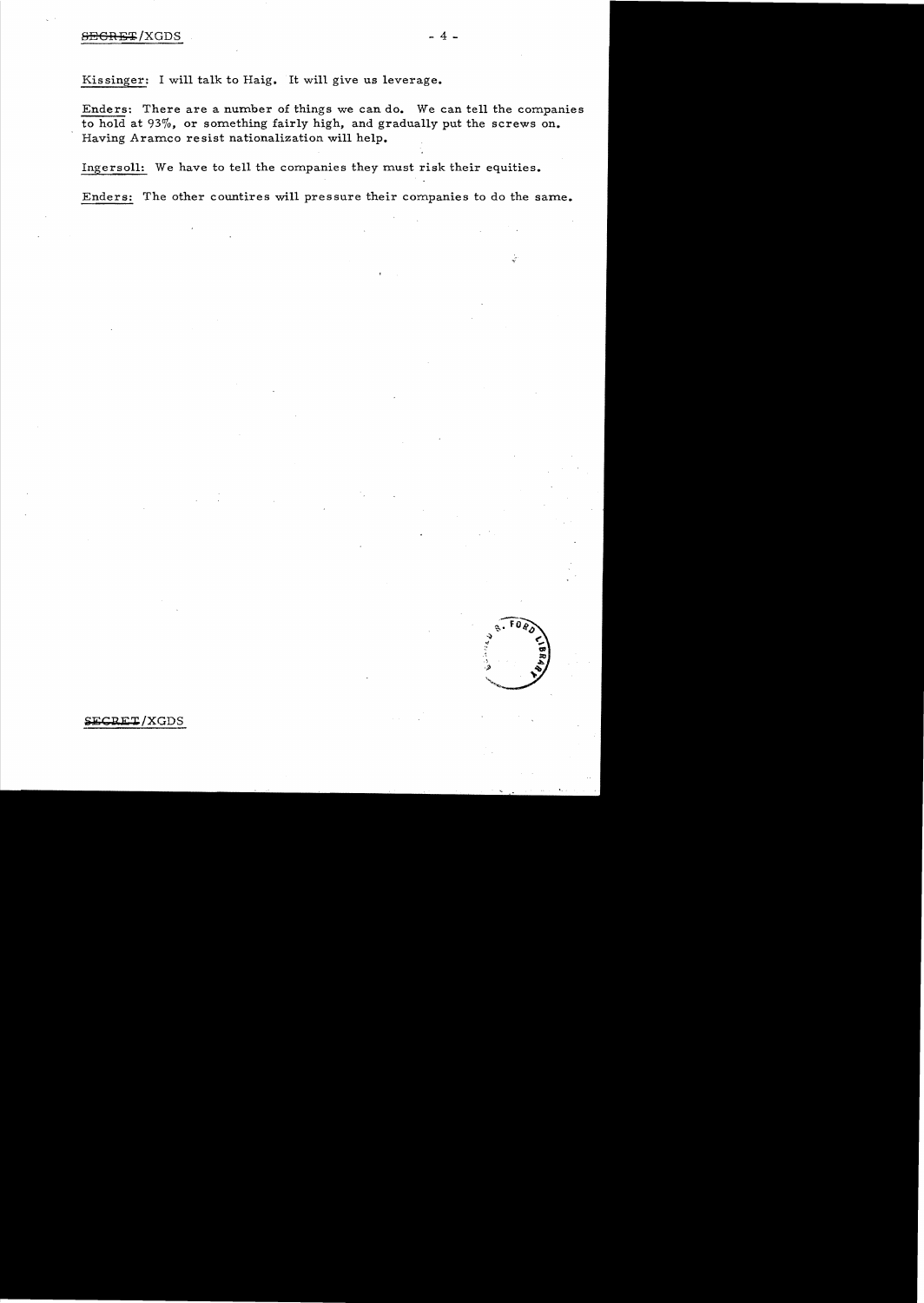Vocastor Rommon embour HAK/Simon/Burns/Enders/ Jagersoll K. You (Simon) au cajoin cit par le 22 és unemmergent S. Yes it will also force massive political realignmentyou can actes whith that is good a bol / p us. Europe às dépendant on cords toil proits mong. K "for innot obt troon the is a real chance for ernother arou souché comme prieto, + homps ? We would conseder permitives cuts am impression of In Sear, cut military scyptis. K 1st quation is who would conferent - US, a US+Eur+ fux. 2 al goughin is what hoppers often this german rom Itaint 2 an avenuelle supported by Algeria & (May). certainly is pay cho on only prices and if US only, Algebra would mounta company. They could carry syria In sprit, Sandis vould be isolated & Solat Fink Université de correct d'Aard up tout Euros/Jag could surpport in, they winted, a just my opére Euro conti supply descrien hardware. Samles comy by prejoing and internation on Socal . They wound to be one sole supplier so they can squice , when they want. : Uny cardonsen. So will have to move will encannons care. us can take on a produise at input moment - To draw and Gerner from a one portlan - Birt it must be at a time we count be esclated + it can't be linked w/out. We furt well to get a conserver system. Then we can do zone conferating-but it well only work if we are weaking to we know. I plan à CM Felmi en could not étail fr autres The endeavour

E.O. 12958 (as amended) SEC 3.3<br>NSC Memo, 3/30/06, State Dept. Guidelines, state ivide and 10 1/9/04<br>By My Man MARA, Date  $\frac{6}{7}/7$  09 Treasury the 9/26/06

**RALIS**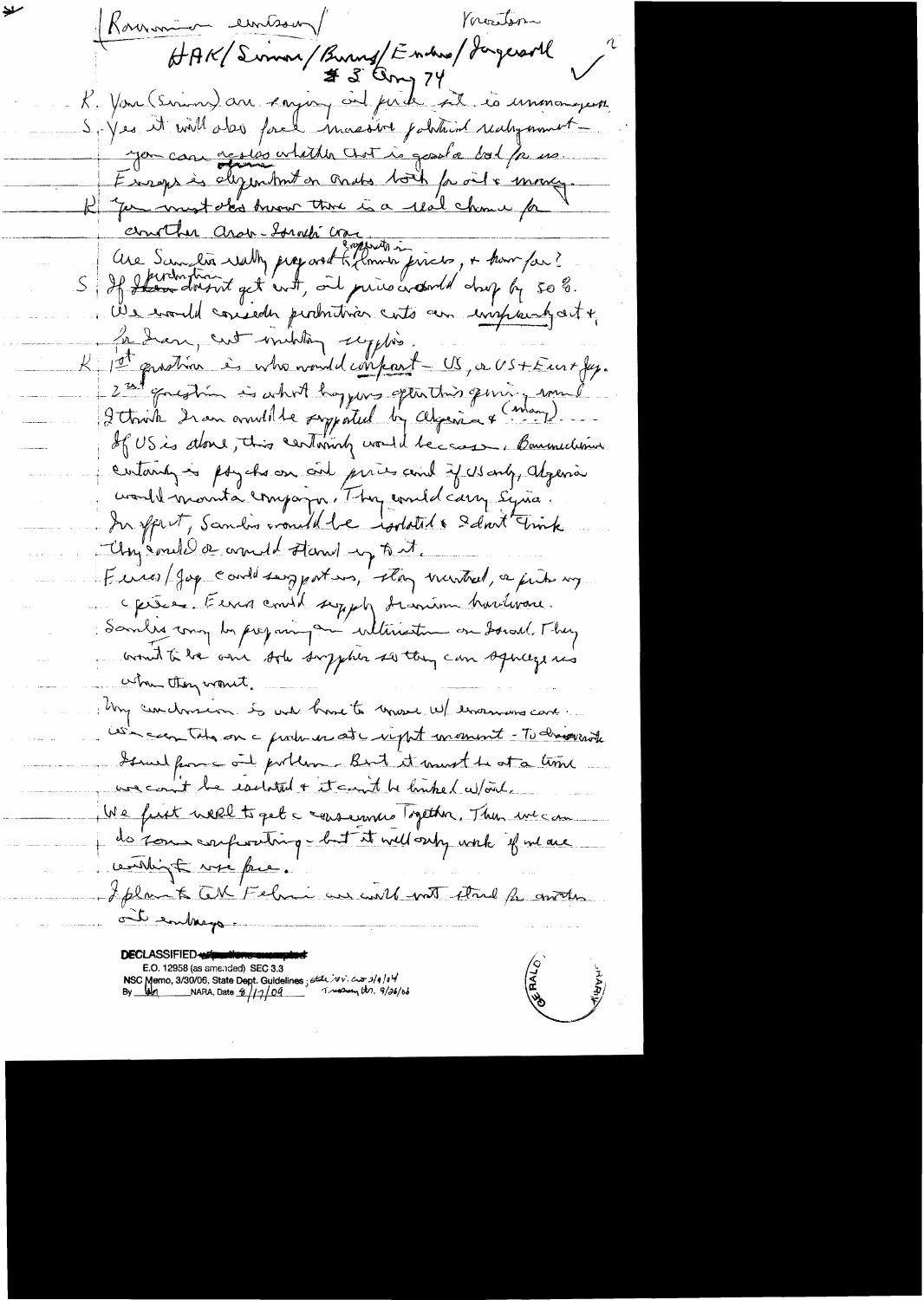Kul this is concert, we well & pet - Eleves Capitha a show this wither They It will be shocked, but I see error there was to go I this, am preparent talk puritily to a Shak. S. Dague of you, but I don't mink i Euro with je along.<br>They would do either 2 or 3, Schmalt told we be<br>combined told off much larger going internal. 1 Ryon au ver night, we don't have a thought To de italise, against allows, Euro, Joyan, 8 m O possible dreadh crois, c USSR. Of things I have sind Schandt would understand + suggest 5 2 mourdin Bras, String he would. K We have to be willing to the entire force. The Button, maybe The French - Givene with fishing agent intelliterally + not express 5 I would put Schmalt in some stroppen L Thom you are saying one wild find. 5 trois une huite céreste ce)c Savatie Elligten hard out what are wel. Brown-Jetrusy and strating in Feb was good. (1) Personate START X 1) Proj Inlyde, (3) Crop as / Ensumers to push funsome ou produin deu cré mournit W/ hoding arisofun draw with help. Lothing conserved Gga where comed with. Itaine hermons would go w/ us. We have a foin Chance of C Br. The French would drag their fett en manuel y along after all cathrists.